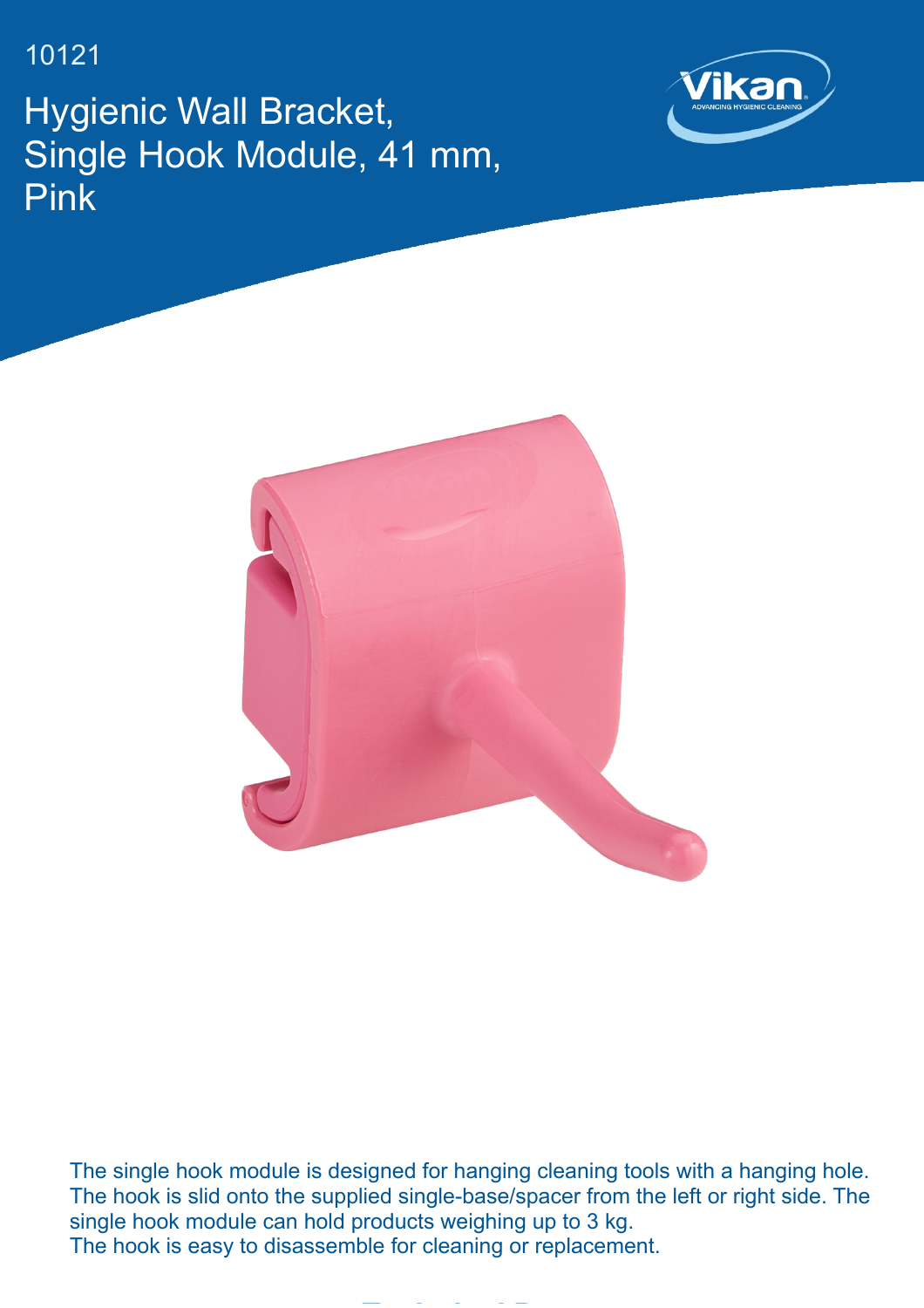## **Technical Data**

| <b>Item Number</b>                                                                        | 10121                      |
|-------------------------------------------------------------------------------------------|----------------------------|
| <b>Holds products between</b>                                                             | $25 - 34$ mm               |
| <b>Material</b>                                                                           | Polypropylene<br>Polyamide |
| Complies with (EC) 1935/2004 on food contact materials <sup>1</sup>                       | Yes                        |
| Produced according to EU Regulation 2023/2006/EC of Good<br><b>Manufacturing Practice</b> | Yes                        |
| <b>FDA compliant raw material (CFR 21)</b>                                                | Yes                        |
| Complies with UK 2019 No. 704 on food contact materials                                   | Yes                        |
| Meets the REACH Regulation (EC) No. 1907/2006                                             | Yes                        |
| Use of phthalates and bisphenol A                                                         | <b>No</b>                  |
| <b>Is Halal and Kosher compliant</b>                                                      | Yes                        |
| <b>Design Registration No.</b>                                                            | EU 008195606-0001-12       |
| <b>Box Quantity</b>                                                                       | 5 Pcs.                     |
| Quantity per Pallet (80 x 120 x 200 cm)                                                   | <b>600 Pcs</b>             |
| <b>Quantity Per Layer (Pallet)</b>                                                        | 120 Pcs.                   |
| <b>Box Length</b>                                                                         | 282 mm                     |
| <b>Box Width</b>                                                                          | 124 mm                     |
| <b>Box Height</b>                                                                         | <b>78 mm</b>               |
| Length                                                                                    | 41 mm                      |
| <b>Width</b>                                                                              | <b>78 mm</b>               |
| <b>Height</b>                                                                             | 48 mm                      |
| <b>Net Weight</b>                                                                         | 0.0253 kg                  |
| <b>Weight bag (Recycling Symbol "4" Low Density Polyethylene</b><br>(LDPE)                | $0.002$ kg                 |
| <b>Weight cardboard</b>                                                                   | 0.0134 kg                  |
| <b>Tare total</b>                                                                         | 0.0154 kg                  |
| <b>Gross Weight</b>                                                                       | $0.04$ kg                  |
| <b>Cubik metre</b>                                                                        | 0.000154 M3                |
| <b>Recommended sterilisation temperature (Autoclave)</b>                                  | 121 °C                     |
| <b>Max. cleaning temperature (Dishwasher)</b>                                             | 93 °C                      |
| Max usage temperature (food contact)                                                      | 40 °C                      |
| Max usage temperature (non food contact)                                                  | 80 °C                      |
| Min. usage temperature <sup>3</sup>                                                       | 0 °C                       |
| Min. pH-value in usage concentration                                                      | 2 pH                       |
| <b>Max. pH-value in Usage Concentration</b>                                               | 10.5 pH                    |
| <b>Recycling Symbol "5", Polypropylene (PP)</b>                                           | <b>No</b>                  |
| <b>Gtin-13 Number</b>                                                                     | 5705022028906              |